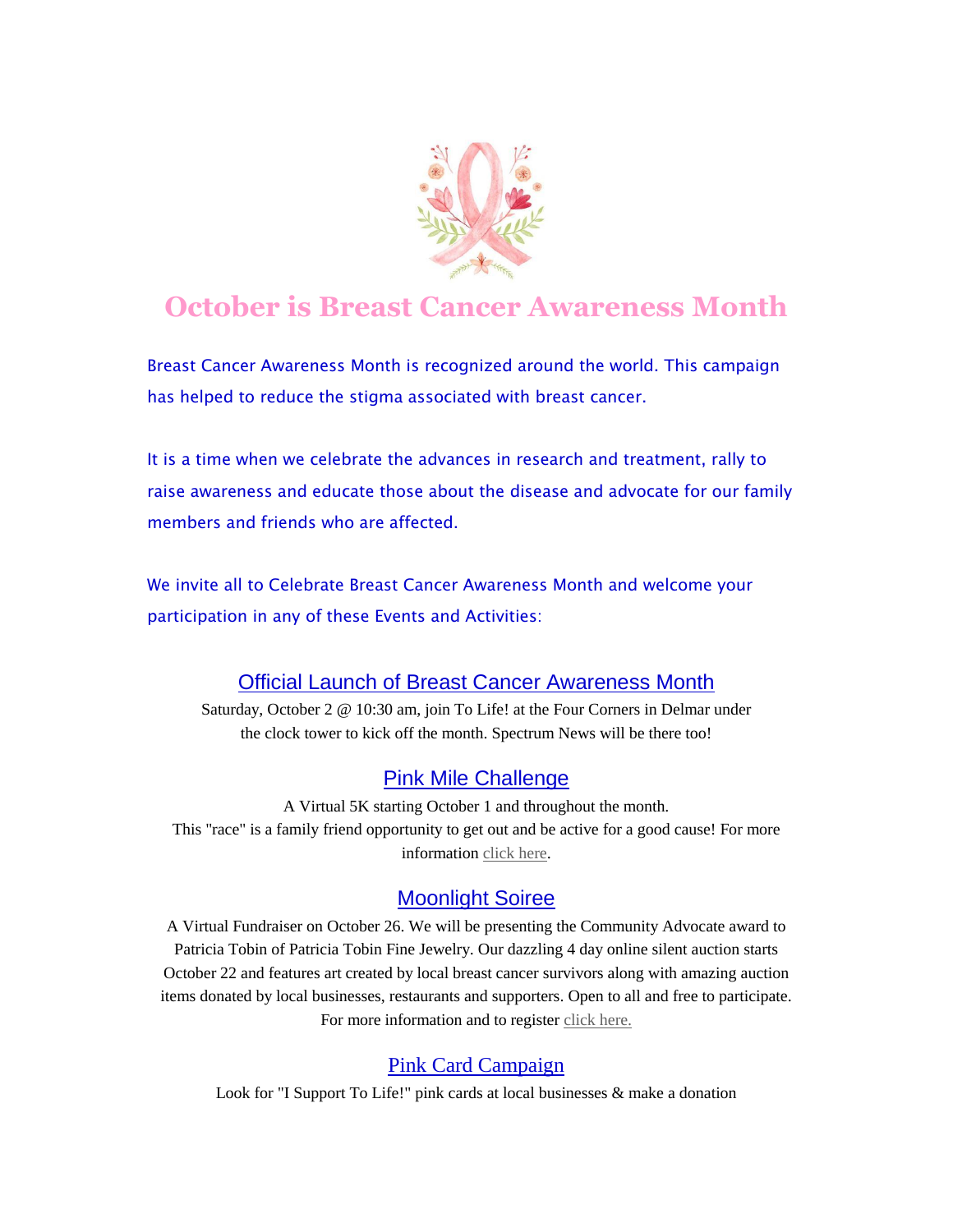to show your support! If you have a business that would like to promote the cards please call and we will provide some.



## Make Your Own Fundraiser

Invite those in your network to help raise funds for a cause that is important to you and to ensure our organization will be there for future diagnosed individuals. [Click here](https://tolife.us5.list-manage.com/track/click?u=241d59b897b4121e9d2e15914&id=9ec4368f28&e=14acf428be) for ideas that you can initiate. Facebook is one of many ideas.

## *Knowledge is power.*

[Click here for more information about breast cancer.](https://tolife.us5.list-manage.com/track/click?u=241d59b897b4121e9d2e15914&id=b3d34e75c0&e=14acf428be)



Breast Cancer is the most commonly diagnosed cancer in women. It is estimated that in the State of New York over 17,000 cases of breast cancer will be